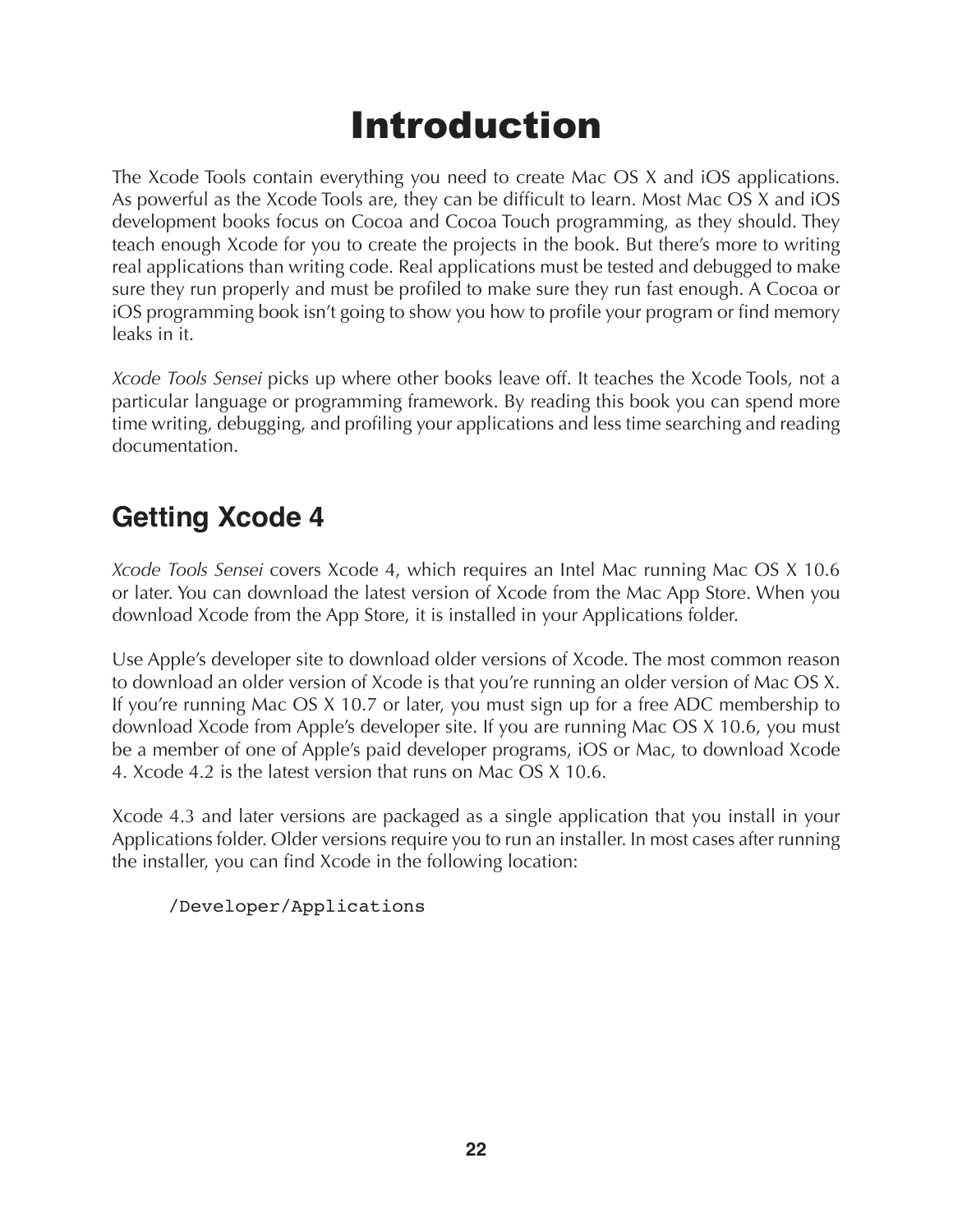# **Accessing Other Developer Tools**

Starting with Xcode 4.3, Apple packages Xcode as a single application instead of creating a Developer folder on your startup disk. The change in packaging makes finding the other developer tools more difficult. You can launch other developer tools, such as Instruments, by choosing Xcode > Open Developer Tool.

The Mac OpenGL tools I cover in the book are not packaged with Xcode. Choose Xcode > Open Developer Tool > More Developer Tools to go to Apple's developer downloads page. Download the Graphics Tools for Xcode package to install the OpenGL tools. If you want to compile code from the command line, download the Command Line Tools for Xcode package.

# **The Book's Contents**

Chapter 1 covers Xcode projects. In this chapter you will learn how to create a project, add files to a project, create workspaces, and use the Organizer. You will also learn about the types of projects you can create in Xcode and Xcode's project window.

Chapter 2 covers code editing. Some of the topics covered in this chapter include Xcode's editor, code completion, code snippets, tabbed editing, refactoring tools, and reading developer documentation.

Chapters 3 and 4 cover Interface Builder, which is now integrated with Xcode in Xcode 4. In Chapter 3 you will learn how to use Interface Builder to create user interfaces for Mac applications. In Chapter 4 you will learn how to use Interface Builder to create user interfaces for iOS applications.

Chapter 5 covers Xcode's data modeling tools, which work with the Core Data framework. In this chapter you will learn how to create data models and mapping models, which migrate data from an older version of a data model to a newer version.

Chapter 6 covers building projects. Some of the topics covered in this chapter include the project editor, targets, build settings, schemes, configuration settings files, and static analysis.

Chapter 7 covers debugging. In this chapter you will learn how to set up your scheme for debugging, set breakpoints, view variables, step through code, and use the debug console with both GDB and LLDB.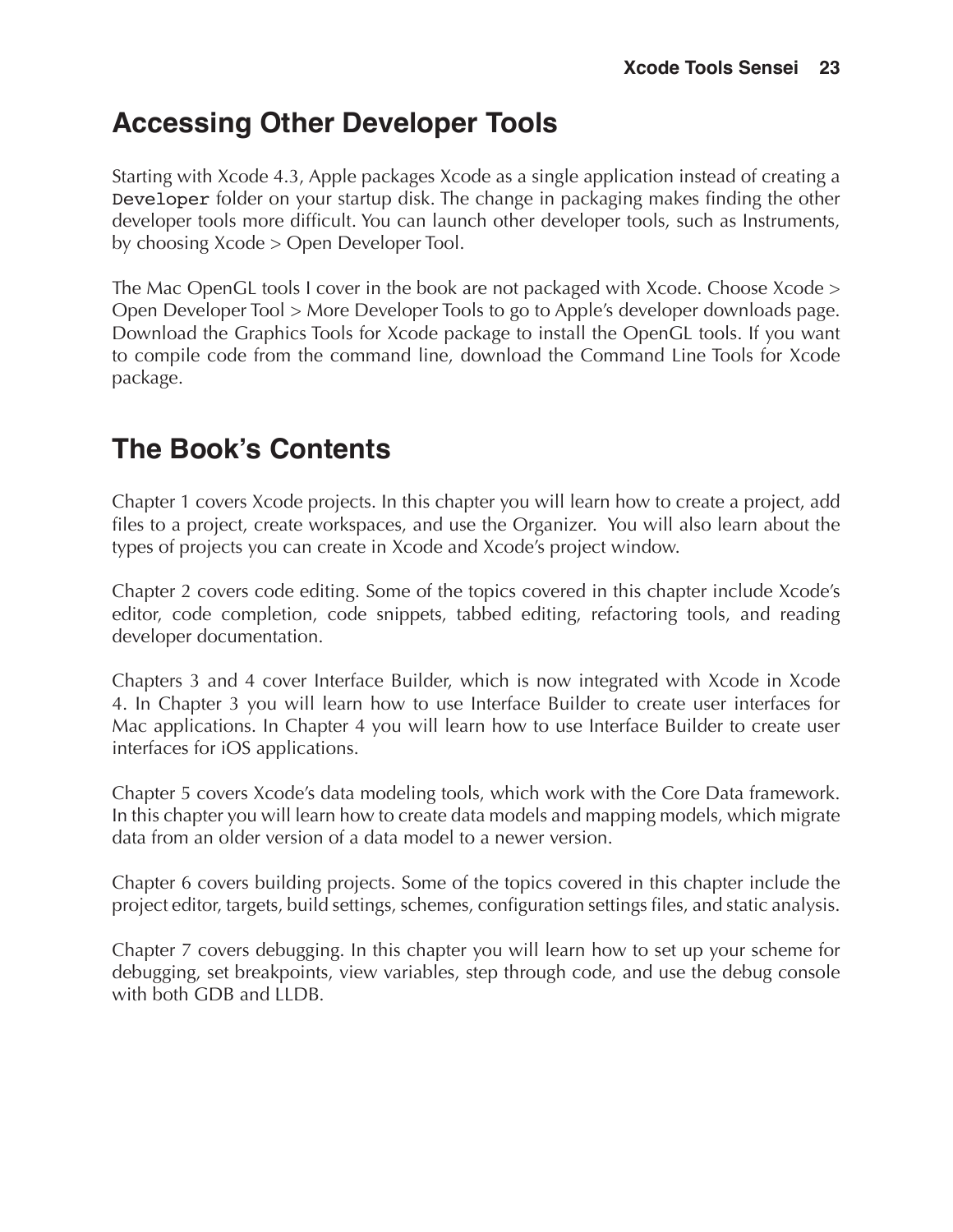#### **24 Introduction**

Chapter 8 covers version control using git and Subversion. Some of the topics covered in this chapter include creating a version control repository, adding an Xcode project to a repository, viewing changes in versions of a file, adding files to a repository, committing changes to a repository, branching, pushing to and pulling from remote git repositories, and snapshots.

Chapter 9 covers Instruments, which is a tool for tracing applications. With Instruments you can do things like check for memory leaks, find out how much memory your application is using, and determine where your application is spending its time.

Chapter 10 covers command-line debugging tools: fs\_usage, sc\_usage, vmmap, heap, leaks, and malloc\_history. If you've never heard of these tools before, don't worry. After reading Chapter 10 you'll become intimately familiar with them.

Chapter 11 covers the OpenGL tools: OpenGL Profiler, OpenGL Driver Monitor, OpenGL Shader Builder, and OpenGL ES Performance Detective. OpenGL Profiler profiles and debugs OpenGL applications. OpenGL Driver Monitor displays realtime statistics about your graphics card. OpenGL Shader Builder is the tool to create OpenGL shaders to give your OpenGL applications more control over drawing a scene. OpenGL ES Performance Detective investigates your OpenGL ES application for possible performance problems. If it finds a problem, OpenGL ES Performance Detective lists the most likely causes of the problem.

# **Xcode Preferences**

Throughout the book I make references to Xcode's preferences, such as its Text Editing preferences. Choose Xcode > Preferences to open Xcode's preferences window. Xcode's preferences window has the following sections:

- General
- Behaviors
- Fonts and Colors
- Text Editing
- Key Bindings
- Downloads
- Locations

Older versions of Xcode may have Documentation and Source Trees preferences instead of Downloads preferences. Older versions of Xcode may also have Distributed Builds preferences.